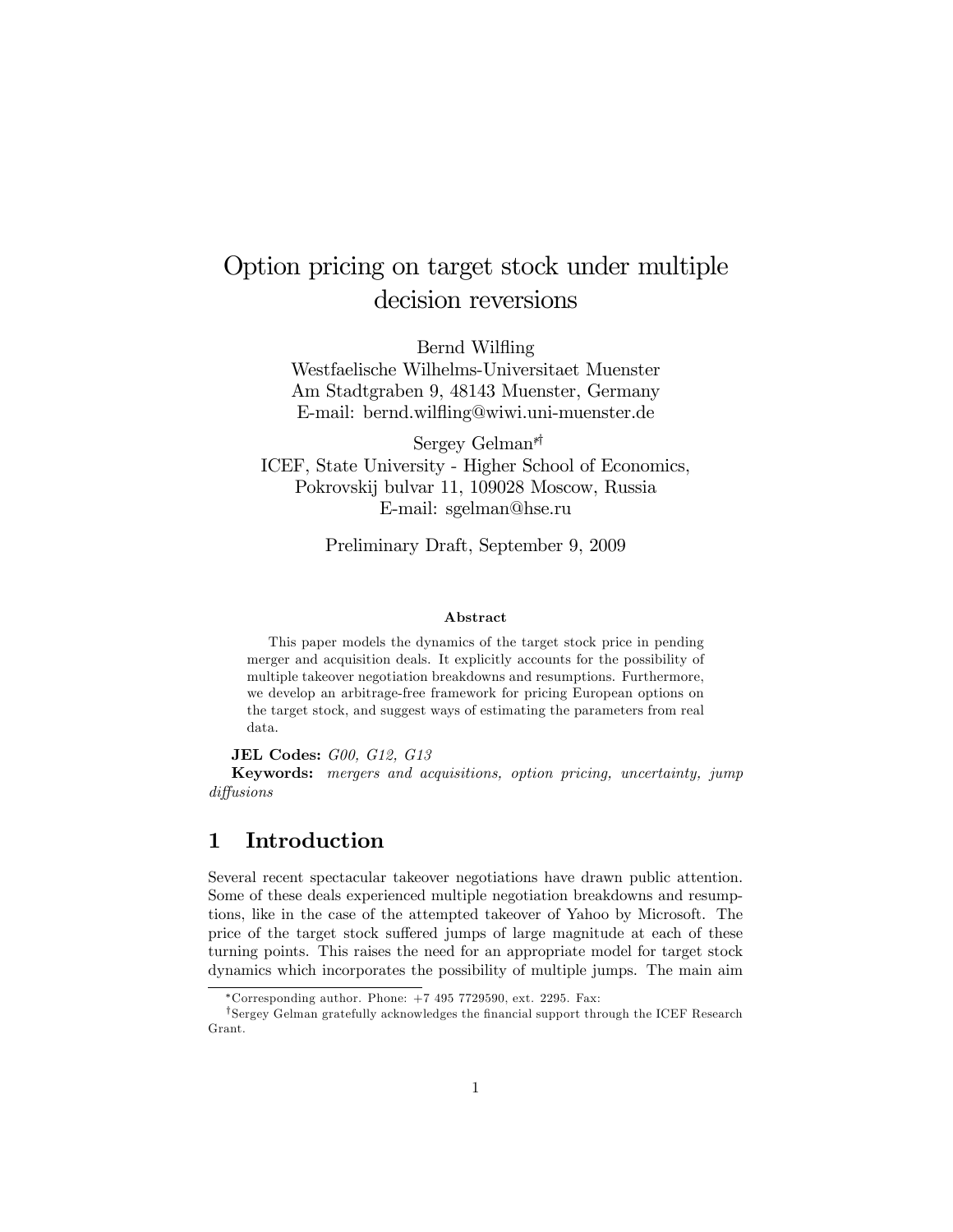of such model should be pricing of options on the target stock price subject to the full reversion of the deal perspectives.

The issue of jumps was for the first time indirectly addressed in the literature by Dodd and Ruback (1977). Since then, a large number of papers has focused on the so-called abnormal returns on target stocks. From Dodd and Ruback (1977) to Schwert (1996) the empirical studies have revealed returns on the acquisition targets which exceed those predicted by a market model. The market model is a reference model, whose parameters are estimated using data from a sampling period lying considerably before the first takeover announcement (see, among others, Jensen and Ruback, 1983; Jarrell et al., 1988).

Another line of research focuses on the volatility of target stock returns around and after the bid announcement. For intraday volatility Lee et al. (1994) as well as Smith et al. (1997) documented a characteristic pattern exhibiting some rise around the announcement date and a steady decrease of volatility after a week following the dissemination of the takeover attempt. Levy and Yoder (1993) reported similar results for the implied volatility of target stock returns (derived from option prices). These papers link higher volatility around the announcement to the uncertainty of the outcome (completion or failure of the deal), but do not provide a formal model.

Later empirical studies highlight the change in the dynamics of target stock returns. Hutson and Kearney (2001, 2005) report a significant reduction of volatility and sensitivity to the market shocks of the target stock price returns after the takeover announcement. Gelman and Wiláing (2009) show that the return process switches from a high-volatility-high-beta regime to a low-volatilitylow-beta regime, but also in the other direction. They establish a descriptive link from the regime to the investors' perception of the deal and suggest that regime change occurs when the market agents alter their beliefs (from "the deal is very likely to succeed" to "the deal is very likely to fail" or vica verca).

Theoretically the issue of jumps in the merger and acquisition context was first addressed by Subramanian (2004). He highlights the importance of a possibility that the merger can be called off during the bid period for option pricing. However, the model of Subramanian (2004) allows only for one jump in one direction, downwards, and only in the framework of share swap deals. Upward price jumps in a takeover framework were introduced by At and Morand (2007), but also only in one direction.

We suggest a model for the target stock price with multiple jumps in both directions which can account for the abrupt change of the investors's entiment regarding the deal. We model the price of target stock as a stochastic sequence of two jump diffusion processes, where the diffusion parameters are independent of the jump timing. In summary, target stock follows one diffusion path until it jumps to the other one and so on until the deal is completed or it ultimately failed. The time of jumps is stochastic. This framework allows us to calculate real-world and risk-neutral probability distributions of the target stock price, and hence solve for the price of a European option on the target stock. Furthermore, we suggest ways of estimating the model parameters from real data.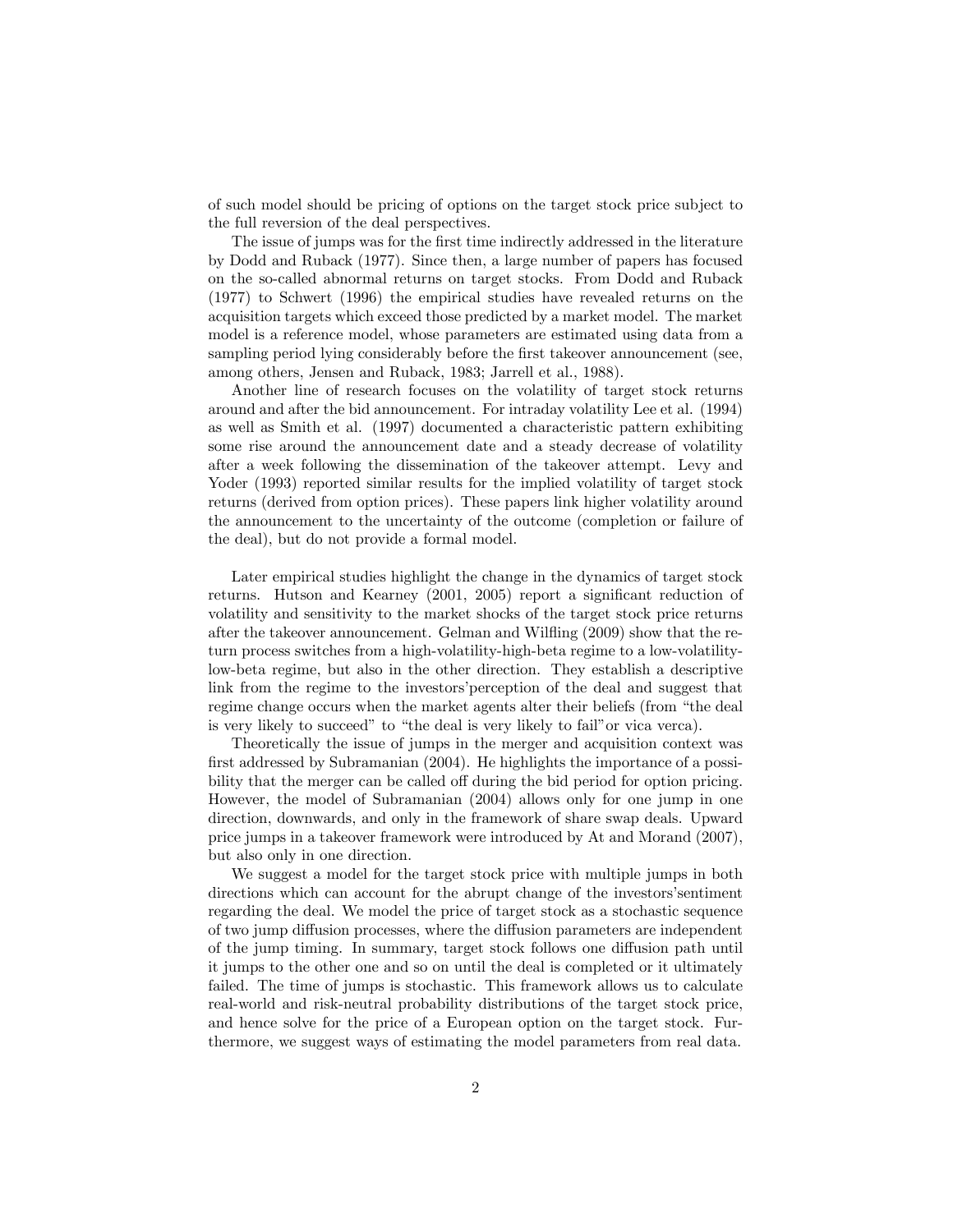The rest of the paper is organized as follows: Section 2 develops the model of target stock price dynamics. Section 3 provides the solutions for option pricing. Section 4 discusses the applicability of the model. Section 5 concludes.

## 2 The Model

We start from the well-known Samuelson-Rosenthal (1986) formula for the target stock price, which is simply the weighted average of the discounted expected bid- and fallback-prices:

$$
P(t) = \alpha_t \cdot E[V_T | \phi(t)] e^{-r_{RA1}(T-t)} + (1 - \alpha_t) \cdot E[P^*(T) | \phi(t)] e^{-r_{RA2}(T-t)}, (1)
$$

where  $0 \leq \alpha_t \leq 1$  denotes the subjective takeover probability that the deal is concluded at time  $T$ ,  $V(T)$  stays for the bid price to be paid at date  $T$ ;  $P^*(t)$  represents the fallback or fundamental price of the target stock, and  $\phi(t)$ denotes the information set at time t.  $r_{RA1}$  and  $r_{RA2}$  denote the corresponding risk-adjusted discount rates.

For the dynamics of  $P(t)$  we assume a geometric Brownian motion:

$$
dP^{*}(t) = \mu^{*}(t) \cdot P^{*}(t) \cdot dt + \sigma^{*} \cdot P^{*}(t) \cdot dW_{1}(t), \qquad (2)
$$

where  $\mu^* \in \mathbb{R}, \sigma^* > 0$  and  $dW_1(t)$  denotes the increment of the standard Wiener process.

The bid price depends on the bid condition. It is the sum of the market value of the number of shares (denoted by  $\gamma$ ) of the bidding company to be swapped for one share of the target at the time of transaction closure T plus the cash amount  $\delta$ , offered to the target stock holders :

$$
V_T = \gamma \cdot P^B(T) + \delta,\tag{3}
$$

where  $\gamma, \delta \ge 0$  and  $P^B(T)$  denotes the price of one share of bidder's stock: This general setting allows to model the dynamics under all usual bid constellations: if  $\gamma, \delta > 0$  mixed bid results,  $\gamma > 0, \delta = 0$  yields a pure share swap, and a constellation  $\gamma = 0, \delta > 0$  is addressed as a cash bid in the literature.

For the dynamics of the bidder stock price we also assume a geometric Brownian motion:

$$
dP^{B}\left(t\right) = \mu^{B}\left(t\right) \cdot P^{B}\left(t\right) \cdot dt + \sigma^{B} \cdot P^{B}\left(t\right) \cdot dW_{2}\left(t\right),\tag{4}
$$

where  $\mu^B \in \mathbb{R}$ ,  $\sigma^B > 0$  and  $dW_2(t)$  denotes the increment of another standard Wiener process.

Inserting eq. (3) into the eq. (1) and solving for the expectations yields:

$$
P(t) = \alpha_t \cdot \left[ \gamma P^{B}(t) + \delta e^{-r(T-t)} \right] + (1 - \alpha_t) \cdot P^*(t),
$$
  
=  $G(P^{B}(t), P^*(t), \alpha_t, t),$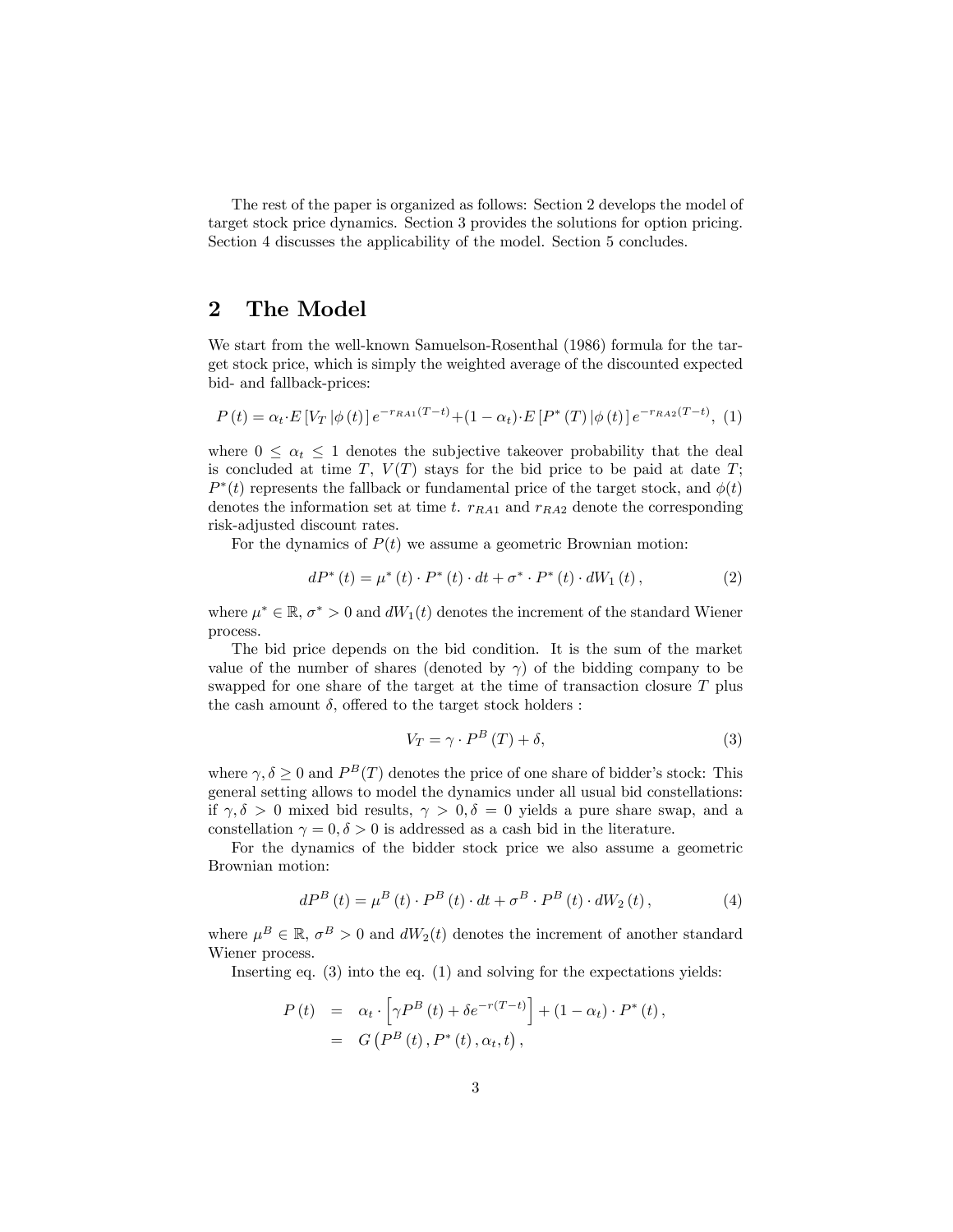where  $r$  denotes the risk-free rate.

To compute the stochastic differential of  $P(t)$  as a function of two stochastic variables and time we apply the multivariate Ito-lemma and get the instantaneous changes of the target stock  $dP(t)$ :

$$
dP(t) = \left[ \delta \cdot e^{-r \cdot (T-t)} + \gamma \cdot P^{B}(t) - P^{*}(t) \right] \cdot d\alpha_{t} + \alpha_{t} \cdot \gamma \cdot dP^{B}(t)
$$
 (5)  
 
$$
+ \alpha_{t} \cdot r \cdot e^{-r(T-t)} \cdot \delta \cdot dt + (1 - \alpha_{t}) \cdot dP^{*}(t).
$$

Equation (5) shows that the most crucial change is induced by a one unit change in  $\alpha_t$ . As the infomation on the possible deal outcome arrives irregularly and with a rather low frequency, it is intuitive to model the subjective probability as a jump process. For the tractability of the formal derivations we assume that the subjective probability can take only two states: "almost sure completion" ( $\alpha_t = \bar{\alpha}_t, 0.5 < \bar{\alpha}_t \leq 1$ ) and the overall belief that the deal is rather condemned to fail  $(\alpha_t = \alpha_t, 0 \leq \alpha_t < 0.5)$ . Here we purposedly leave these two probability states vaguely defined, as they are going to be exactly derived later. It is worth mentioning that we allow the investors to take into account a possibility of some future events make change their beliefs on the opposite ones, therefore the subjective probabilities in the two states do not take values 0 and 1 until the final outcome of the deal at time  $T$ . The intensity of the full reversal of the investors' sentiment is  $\lambda$ . In this context we assume that the probability of changing their minds from disbelief to belief ( $\Delta \alpha_t = \overline{\alpha_t} - \alpha_t$ ) is equal to the probability of changing their minds in the opposite direction ( $\Delta \alpha_t = \alpha_t - \overline{\alpha_t}$ ) during time periods of the same length. Consider some time  $t = 0$  at which the investors tend not to believe in merger  $\alpha_0 = \alpha_0$ , however there are some rumours about the potential takeover (which justify  $\lambda > 0$ ). Then the current price is an average of the discounted expected bid price, weighted with low probability  $\alpha_0$  and of the discounted expected stand-alone price weighted with the high probability  $1 - \underline{\alpha_0}$ :

$$
P(0) = \underline{\alpha_0} \cdot \left[ \gamma P^B(0) + \delta e^{-r(T)} \right] + \left( 1 - \underline{\alpha_0} \right) \cdot P^*(0)
$$

In this framework the price of the target stock has to end up on one of the two paths also in any later time point  $T_0$ , which is however prior to the deal consummation (or ultimate failure) date  $0 < T_0 \leq T$ . These paths are determined by the values  $\alpha_{T_0}$  and  $\overline{\alpha_{T_0}}$ , which are not closer defined at the moment, until deal completion or ultimate failure date  $T$ . The price of the target stock on the final outcome date is clearly defined: it is either  $P(T) = P^*(T)$  or  $P(T) = \gamma \cdot P^{B}(T) + \delta$ . As the recent history of M&As shows negotiations may experience multiple decision reversions, we allow an infinite number of jumps (i.e. investors can reverse their assessment of deal success an infinite number of times) in our framework. Then in the case when in  $P(0)$  the current market's conviction is "no deal", the target stock price is equal to its fundamental value in T if the investors will not change their mind or change it an even number of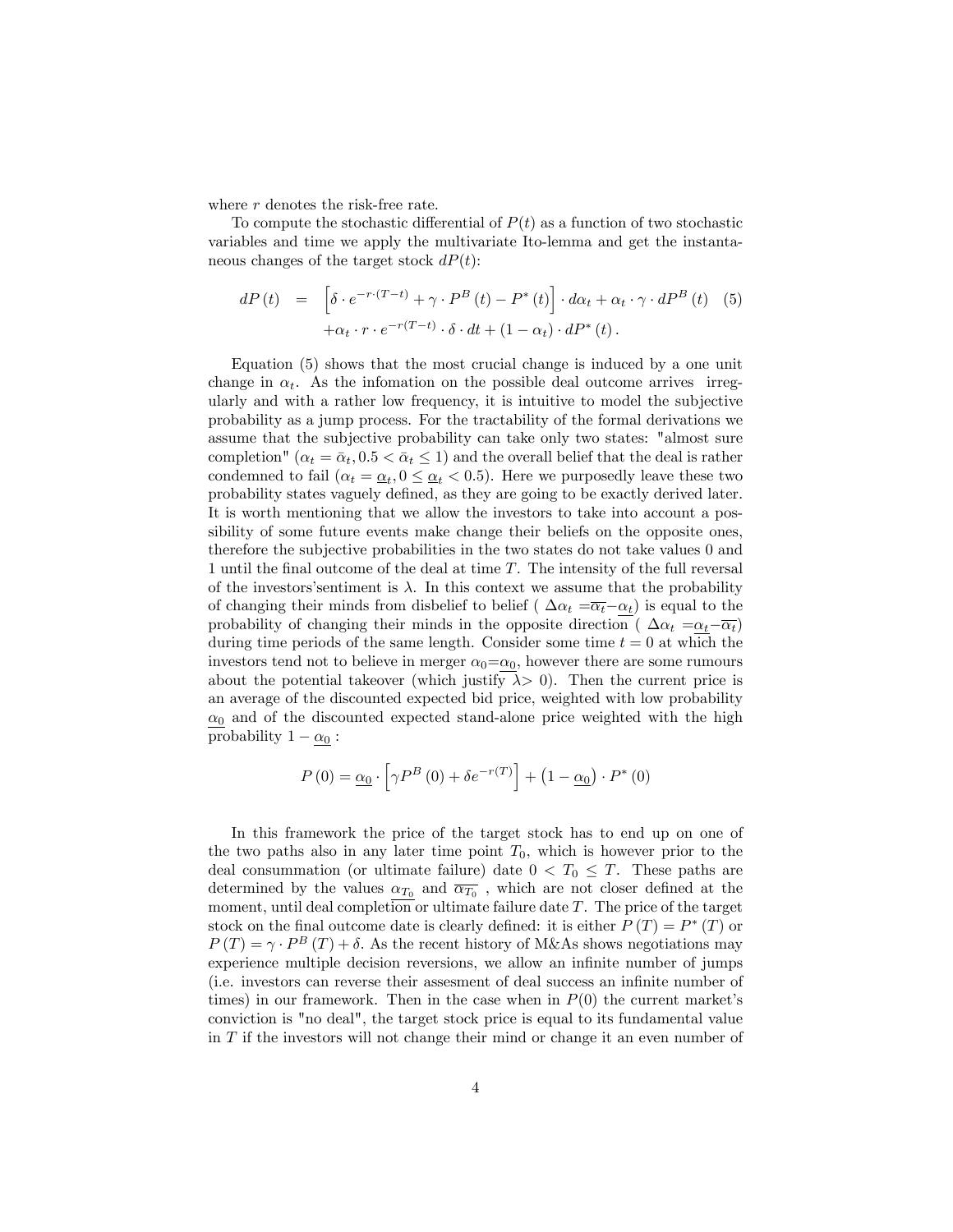times. As the probability of no jump in the considered period is  $\exp[-\lambda T]$  and the jump probability is  $1 - \exp[-\lambda T]$ ; the probability of such a set of events is given by:

$$
\Pr\left(P\left(T\right) = P^*\left(T\right)|\alpha_0 = \underline{\alpha_0}\right) = \exp\left[-\lambda T\right] \cdot \sum_{i=0}^{\infty} \left(1 - \exp\left[-\lambda T\right]\right)^{2i} \quad (6)
$$

$$
= \frac{1}{2 - \exp\left[-\lambda T\right]}.
$$

Correspondingly, the probability of ending up on the bid price path in  $T$  corresponds to the probability of the opinion reversal an uneven number of times:

$$
\Pr\left(P\left(T\right) = V_T \middle| \alpha_0 = \underline{\alpha_0}\right) = \exp\left[-\lambda T\right] \cdot \left(1 - \exp\left[-\lambda T\right]\right) \times \tag{7}
$$
\n
$$
\sum_{i=0}^{\infty} \left(1 - \exp\left[-\lambda T\right]\right)^{2i} = \frac{1 - \exp\left[-\lambda T\right]}{2 - \exp\left[-\lambda T\right]}
$$

Note that landing on the same path  $(Eq. (6))$  is more probable than changing the path (Eq. (7)). These results stay in line with intuition: The probabilities diverge, if the jump intensity is low or the forecast horizon is short. In the extreme case, if the jump intensity is zero, the target stock price will stay on the fundamental path with unit probability. In contrast, if jumps are highly expected and the time horizon is long, both outcomes are almost equally probable.

Thus, the subjective distribution of the target stock price at deal outcome (time T) based on the investors' knowledge as of  $t = 0$  is a mixture of the bid price and fundamental value distributions with the weights specified by the jump intensity:

$$
F(P(T) = x | \varphi(t)) = \frac{1}{2 - \exp[-\lambda T]} \cdot \int_{-\infty}^{x} f(P^*(T)) dP^*(T)
$$
(8)  

$$
+ \frac{1 - \exp[-\lambda T]}{2 - \exp[-\lambda T]} \cdot \int_{-\infty}^{x} f(V_T) dV_T.
$$

If we change the starting state from little confidence in deal completion to almost full confidence in deal completion we will only need to switch the weights in Eq. (8) in front of the integrals to obtain the new solution for the distribution function.

To get a more general solution for some  $T_0$  we need to define  $\alpha_t$ . Assuming that our agents are rational and they are aware of the jump intensity  $\lambda$ , the subjective probability of deal completion if they think it is rather improbable should be still positive, equal to the probability of an uneven number of jumps:

$$
\underline{\alpha_t} = \frac{1 - \exp\left[-\lambda \left(T - t\right)\right]}{2 - \exp\left[-\lambda \left(T - t\right)\right]}.\tag{9}
$$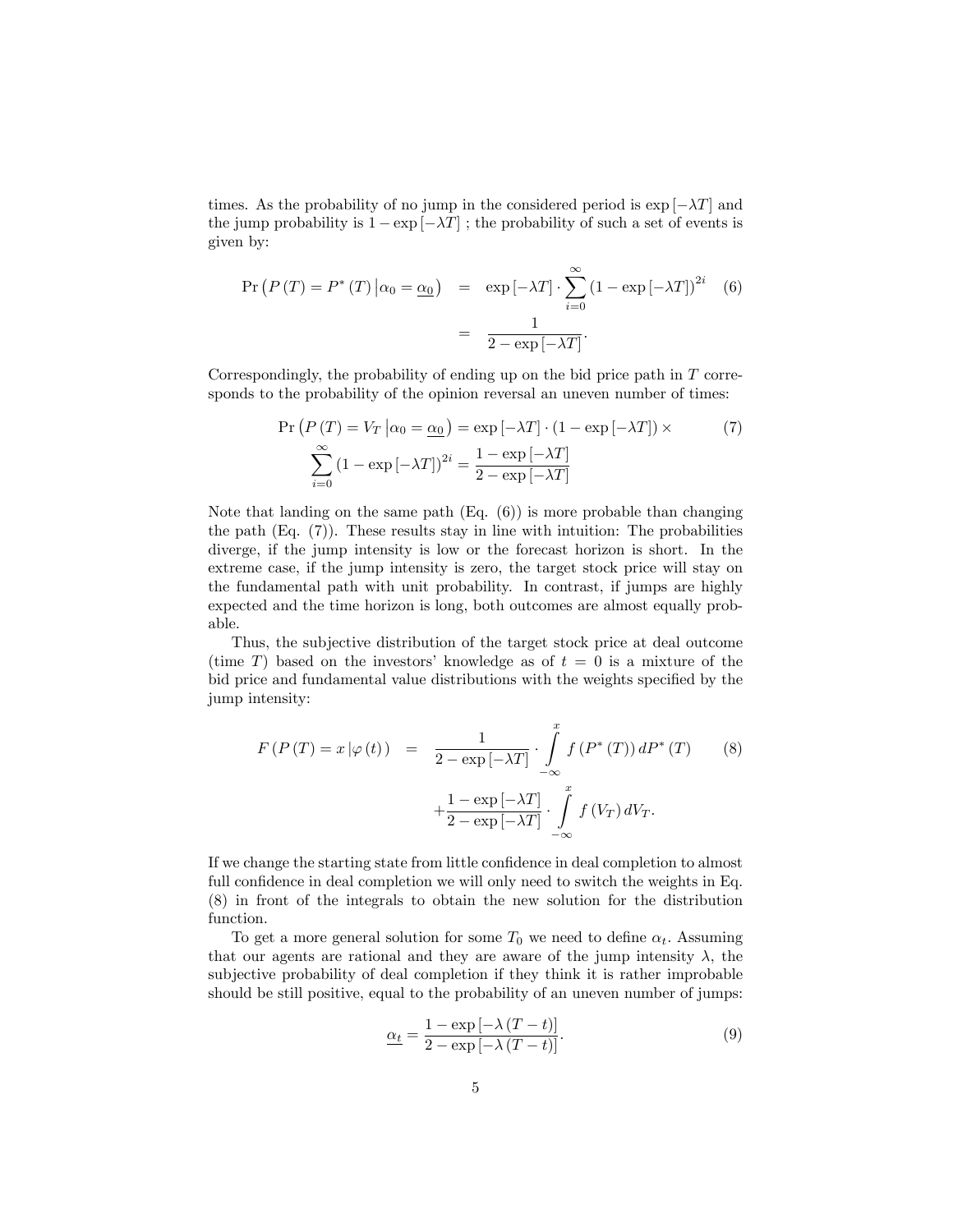If they are at the moment  $t$  convinced, that the deal is going to be successfully completed, the subjective probability after accounting for the sentiment reversals should be equal to the probability of the even number of jumps:

$$
\overline{\alpha_t} = \frac{1}{2 - \exp\left[-\lambda \left(T - t\right)\right]}.\tag{10}
$$

Thus, the subjective probability is a non-linear function of the jump intensity  $\lambda$  and time t. For simplicity we assume that  $\lambda$  is constant and known. Consider two states,  $S_t = 1$  if  $\alpha_t = \overline{\alpha_t}$  and  $S_t = 0$  if  $\alpha_t =\alpha_t$ . Then one can express the differential of the price as:

$$
dP(t) = \underline{\alpha_t} \cdot \left\{ \gamma \mu^B P^B(t-) dt - \mu^* P^*(t-) dt + r e^{-r(T-t)} \delta dt \right\}
$$
(11)  
+  $\sigma^B P^B(0-) dW_2(t) - \sigma^* P^*(0-) dW_1(t) \right\}$   
+  $\mu^* P^*(0-) dt + \sigma^* P^*(0-) dW_1(t) + (J_1(t-)-1) \cdot P(0-) dS_t$   
+  $\left[ \delta e^{-r(T-t)} + \gamma P^B(t-) - P^*(t-) \right] \cdot \frac{-\exp\left[ -\lambda (T-t) \right]}{\left\{ 2 - \exp\left[ -\lambda (T-t) \right] \right\}^2} \cdot dt,$ 

where

$$
J_1(t-) = \frac{\overline{\alpha_t} \cdot (\gamma P^B(t-)+\delta e^{-r(T-t)}) + (1-\overline{\alpha_t}) \cdot P^*(t-)}{\underline{\alpha_t} \cdot (\gamma P^B(t-)+\delta e^{-r(T-t)}) + (1-\underline{\alpha_t}) \cdot P^*(t-)}
$$

denotes the size of the gross relative upward jump. Thus, in the infinitely small time period the price of the target stock can either stay relatively close to the fundamental path (with probability  $1-\lambda dt$ ) or jump upwards to the path of almost sure deal completion.

Then the subjective distribution of the target stock at time point  $T_0$  is

$$
F(P(T_0) = x | \varphi(t)) = \frac{1}{2 - \exp[-\lambda (T_0 - t)]} \cdot \int_{-\infty}^{x} f\left(P(T_0) | \alpha_{T_0} = \underline{\alpha_{T_0}}\right) dP(\text{(L3)})
$$

$$
+ \frac{1 - \exp[-\lambda (T_0 - t)]}{2 - \exp[-\lambda (T_0 - t)]} \cdot \int_{-\infty}^{x} f\left(P(T_0) | \alpha_{T_0} = \overline{\alpha_{T_0}}\right) dP(T_0)
$$

However, solving this distribution is a bit more tricky, as we get densities of variables, which are weighted averages of two lognormally distributed, correlated variables.

## 3 Option pricing

In order to derive the option pricing formulas a risk-neutral distribution is needed. For this purpose we first provide martingale equivalents of the price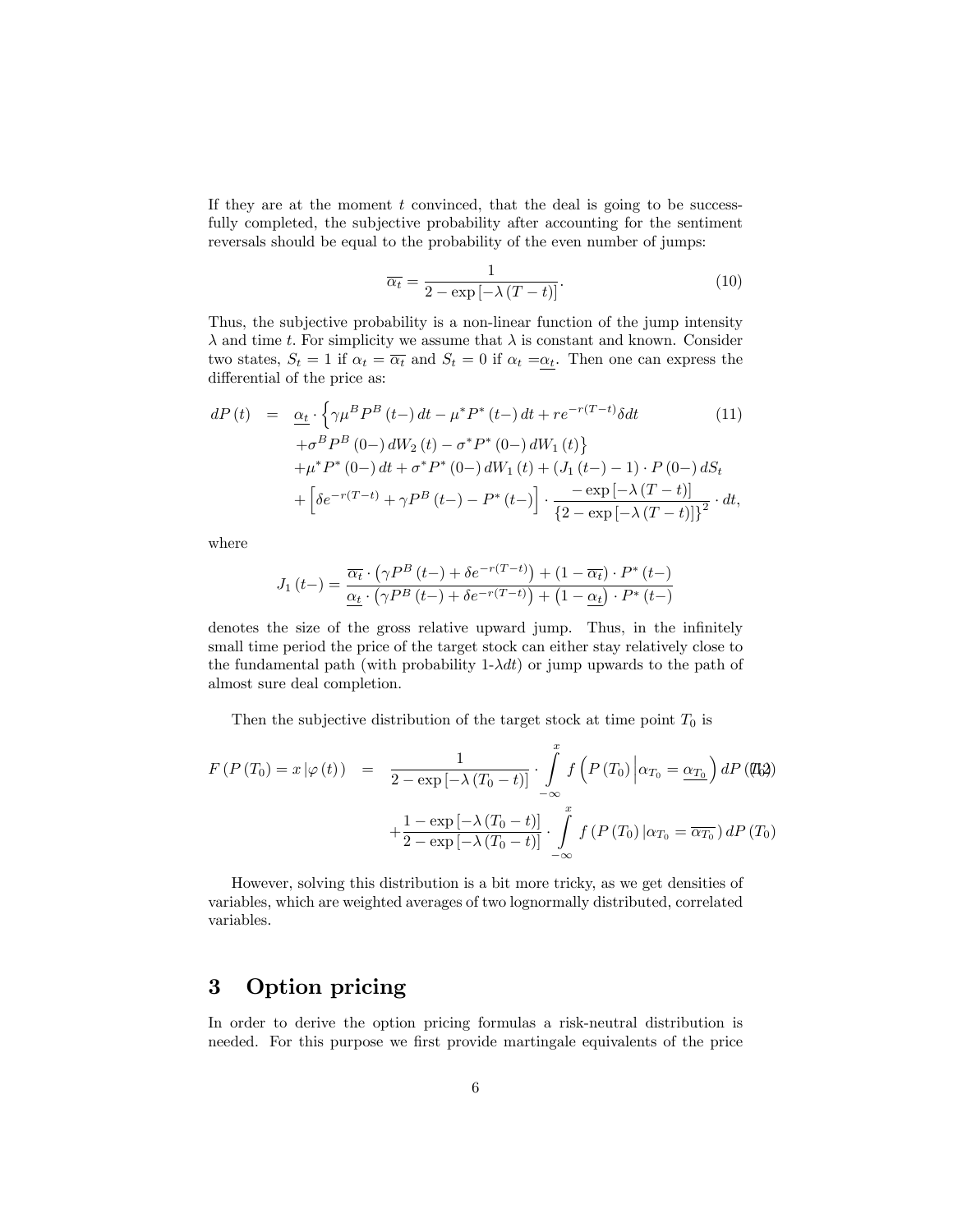process in Eq. (11). Applying the change of measure and compensating for jumps one obtains:

$$
dP(t)'I_{S_{t-}=0} = (r - d - \lambda (J_1(t-)-1)) P(t-) dt + \sigma^* P(t-) dW_1(t)
$$
  
+ 
$$
\frac{d}{dt} \cdot [\sigma^B P^B(t-) dW_2(t) - \sigma^* P^*(t-) dW_1(t)]
$$
  
+ 
$$
(J_1(t-)-1) \cdot P(t-) dS_t,
$$

where  $d$  denotes the instantaneous dividend yield. Switching the current state condition (to a situation when the market participants are absolutely certain of deal consummation) provides for a similar process:

$$
dP(t)' I_{S_{t-}=0} = (r - d - \lambda (J_2(t-)-1)) P(t-) dt + \sigma^* P(t-) dW_1(t)
$$
  
+ 
$$
\overline{\alpha_t} \cdot [\sigma^B P^B(t-) dW_2(t) - \sigma^* P^*(t-) dW_1(t)]
$$
  
+ 
$$
(1 - J_2(t-)) \cdot P(t-) dS_t,
$$

where

$$
J_2(t-) = \frac{1}{J_1(t-)} = \frac{\alpha_t \cdot (\gamma P^B(t-) + \delta e^{-r(T-t)}) + (1 - \alpha_t) \cdot P^*(t-)}{\overline{\alpha_t} \cdot (\gamma P^B(t-) + \delta e^{-r(T-t)}) + (1 - \overline{\alpha_t}) \cdot P^*(t-)}
$$

:

The price of the call expiring in  $T_0$  on the target stock at  $t = 0$  (if the deal is considered improbable) is thus:

$$
C(t, T_0, K) \cdot I_{S_t=0} = \frac{1}{2 - e^{-\lambda(T_0 - t)}} \cdot \int\limits_K^{\infty} f_1(P(T_0 | t)) (P(T_0) - K) dP(T_0)
$$

$$
+ \frac{1 - e^{-\lambda(T_0 - t)}}{2 - e^{-\lambda(T_0 - t)}} \cdot \int\limits_K^{\infty} f_2(P(T_0 | t)) (P(T_0) - K) dP(T_0)
$$

where  $f_1$  and  $f_2$  denote risk-neutral densities of the price of the target stock at  $T_0$  under different investment sentiments. These densities can be approximated using Fenton-Wilkinson approach. For pure share swap deals and under condition, that the correlation between stock returns of the target and acquirer is equal to the ratio of standard deviations  $\rho = \frac{\sigma^b}{\sigma^*}$ , we obtain an analytical expression for the densities. E.g. the risk-neutral density of the price in  $T_0$  if completion is rendered improbable  $f_1$  is then:

$$
f_1(P(T_0|t)) = \frac{1}{P(T_0)\sqrt{2\sigma^{B2}\pi (T_0 - t)}} \times (14)
$$
  

$$
\exp\left\{-\frac{\left(\ln\left[\frac{P(T_0)}{P_1(t,T_0)}\right] - \left(r - \frac{1}{2}\sigma^{B2} - d\right)(T_0 - t)\right)^2}{2\sigma^{B2}(T_0 - t)}\right\},
$$

where

$$
P_1(t,T_0) = \underline{\alpha_{T_0}} \cdot \gamma \cdot P^B(t) + \left(1 - \underline{\alpha_{T_0}}\right) \cdot P^*(t) \cdot \exp\left\{\frac{\sigma^{*2} - \sigma^{B2}}{2} (T_0 - t)\right\}.
$$
 (15)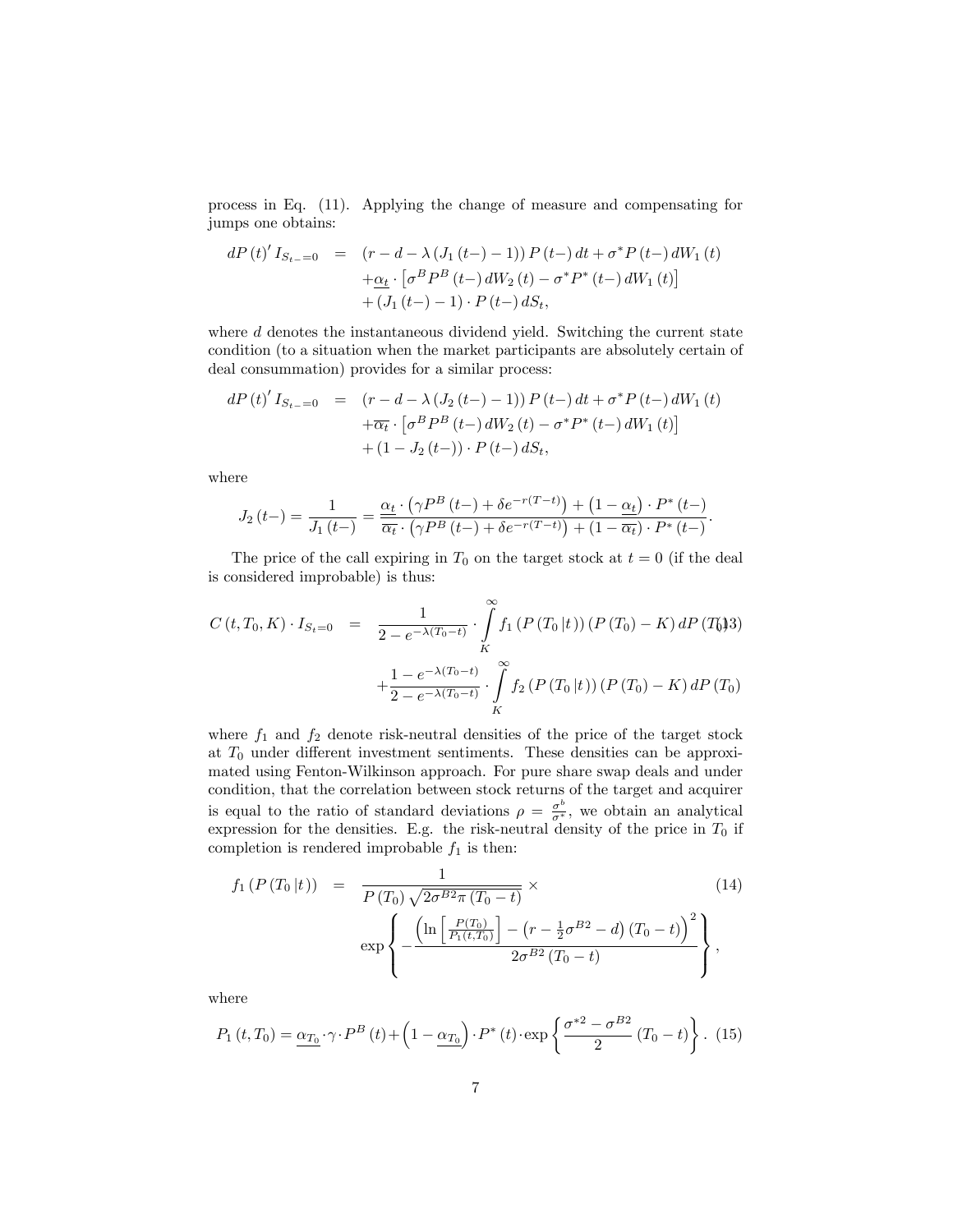As  $\alpha_t$  is a function of jump intensity and time (see Eq. 9), it is known in advance, thus  $(15)$  is defined at any prior time t. The density of the price if the deal is on -  $f_2$  - can be derived analogically, inserting  $\overline{\alpha_{T_0}}$  in (15) to get  $P_2(t,T_0)$ and consequently plugging  $P_2(t, T_0)$  in (14).

Plugging Eq. (14-15) in Eq. (13) and solving the integrals yields:

$$
C(t, T_0, K) I_{s_t=0} = \frac{1}{2 - e^{-\lambda(T_0 - t)}} \cdot \left\{ \begin{array}{c} P_1(t, T_0) e^{-d(\dot{T}_0 - t)} \Phi(x_1) \\ -Ke^{-r(T_0 - t)} \Phi(x_1 - \sigma^B \sqrt{T_0 - t}) \end{array} \right\}
$$
  
+ 
$$
\frac{1 - e^{-\lambda(T_0 - t)}}{2 - e^{-\lambda(T_0 - t)}} \cdot \left\{ \begin{array}{c} P_2(t, T_0) e^{-d(\dot{T}_0 - t)} \Phi(x_2) \\ -Ke^{-r(T_0 - t)} \Phi(x_2 - \sigma^B \sqrt{T_0 - t}) \end{array} \right\}
$$
(16)

where  $\Phi(\cdot)$  denotes the distribution function of the standard normal distribution at  $point \cdot and$ 

$$
x_i = \frac{\ln\left(\frac{P_i(t, T_0)}{K} + \left(r - d + \frac{1}{2}\sigma^{B2}\right)(T_0 - t)\right)}{\sigma^B \sqrt{T_0 - t}} \text{ for } i = 1, 2.
$$

Similar to the distribution results in order to adapt the call option price to investors' confidence in the deal conclusion (i.e. to  $S_t = 1$ ) only switching of the probability weightings in Eq. (16) is required.

However for the less restricitive cases (cash bids, mixed bids or share swaps with  $\rho \neq \frac{\sigma^b}{\sigma^*}$  one obtains only numerical solutions.

## 4 Discussion

In order to be able to apply this model for the estimation of option prices the knowledge of r,  $d, \sigma^*, \sigma^B$ ; of the deal terms  $\gamma$  and  $\delta$  as well as of the jump intensity  $\lambda$  is required. Furthermore, it is necessary to know, whether the markets perceive the outstanding deal as rather certain ( $\alpha_t = \overline{\alpha_t}$ ) or almost improbable  $(\alpha_t = \alpha_t).$ 

The first six parameters can be directly or indirectly observed in most cases: The risk-free rate  $r$  is usually approximated by the US-Treasury bill rate. Also, the dividend yield of the target stock  $d$  can be calculated from the financial reports of the target company. The respective volatilities of the fundamental process  $\sigma^*$  and the bidder stock price  $\sigma^B$  can be calculated from historical returns or as implied volatilities of corresponding at-the-money options for the period prior to the Örst deal anouncement (as suggested in Subramanian 2004). The knowledge of the deal terms restricts the applicability of our model to those targets, for which the bid terms have become public: either through official announcements or rumours in the financial press.

The last two parameters would require some pre-calculations. As for the current state of investors' beliefs, there are numerous studies, starting from Samuelson and Rosenthal (1986) and Brown and Raymond (1986), which provide tools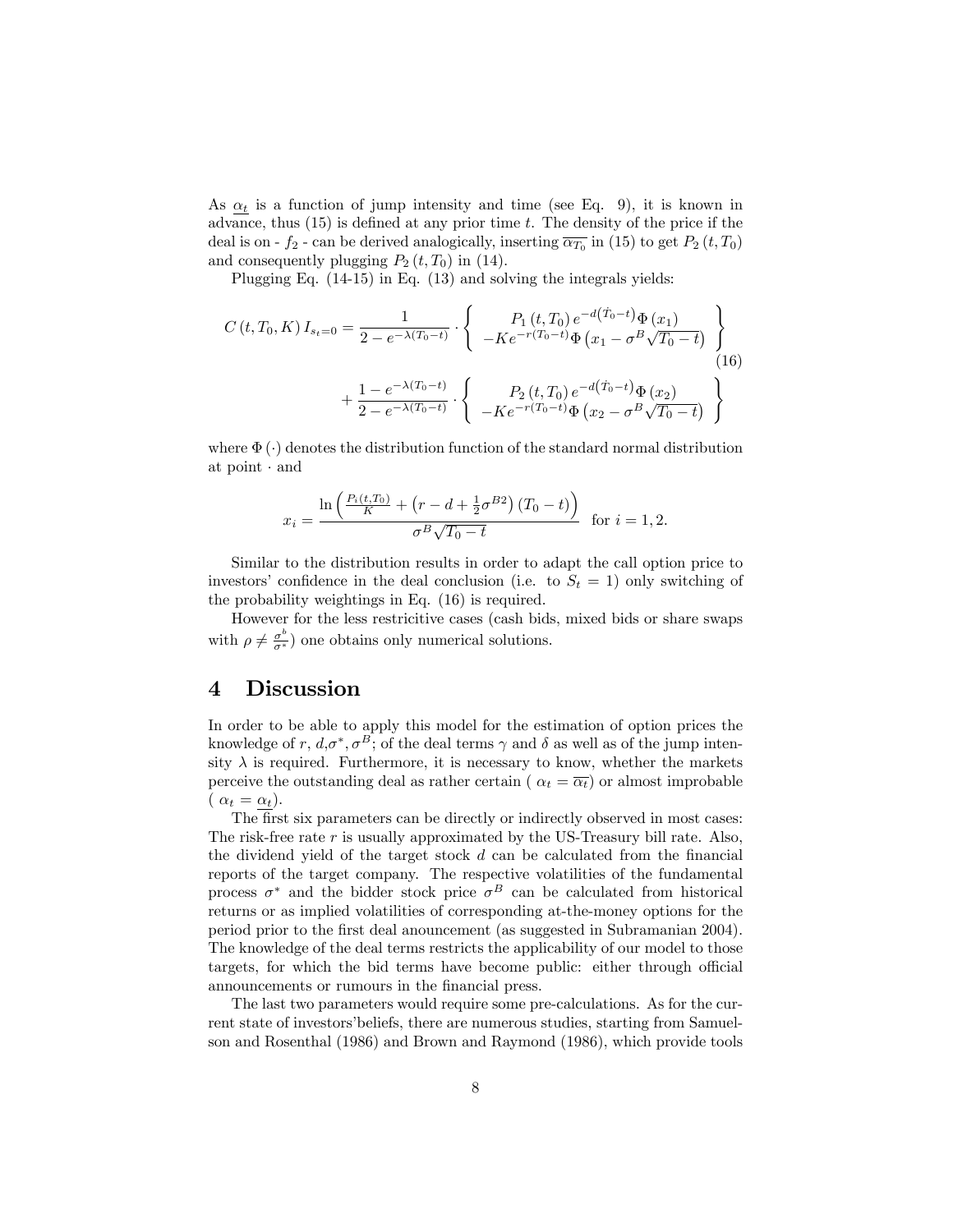to assess the marketsícurrent sentiment regarding the success of the deal. One precise tool is suggested by Gelman and Wiláing (2009), who analyze the target stock price dynamics with Markov-Switching, assuming two different regimes with respect to market beta and idiosyncratic variance. They show that before the announcement date a regime with high market beta and high idiosyncratic volatility of target stock returns prevails, whereas after the announcement, especially after further deal supportive information arrives, target stock returns switch to a regime with a low beta and low volatility. If it is possible to perform Markov-Switching estimation of the target stock returns, then using the terminology of Gelman and Wilfling (2007), one could assume that  $\alpha_t = \alpha_t$  if the probability of the high-beta-high-volatility regime is close to 1 and inversely,  $\alpha_t$  $=\overline{\alpha_t}$  if the probability of this regime is close to zero.

The Markov-Switching approach provides also transition probabilities from one regime to another. If one can establish direct linkages between the estimated regimes and the market sentiment  $\alpha_t$  (as above), one can interpret the offdiagonal transition probabilities as the first approximation of the jump intensity parameter  $\lambda$ . E. g., the average estimate of the transition probabilities in both directions reported in Gelman and Wilfling (2007) is 1:17%: Plugging it as into Eq. (6) yields the probability of landing on the same path as plotted in Fig.  $(1):$ 



$$
\Pr\left(S_{T_0} = i \, | S_0 = i\right) = \frac{1}{2 - e^{-0.017 \times T_0}}, \quad i = 0, 1.
$$

Thus, if markets are fully certain about deal completion at one point in time, its about 2:1 that they will be still sure in 60 days. However there is about 49%-probability that they will be of the opposite opinion in a year.

Instead of the pre-estimation approach one can follow Subramanian (2004)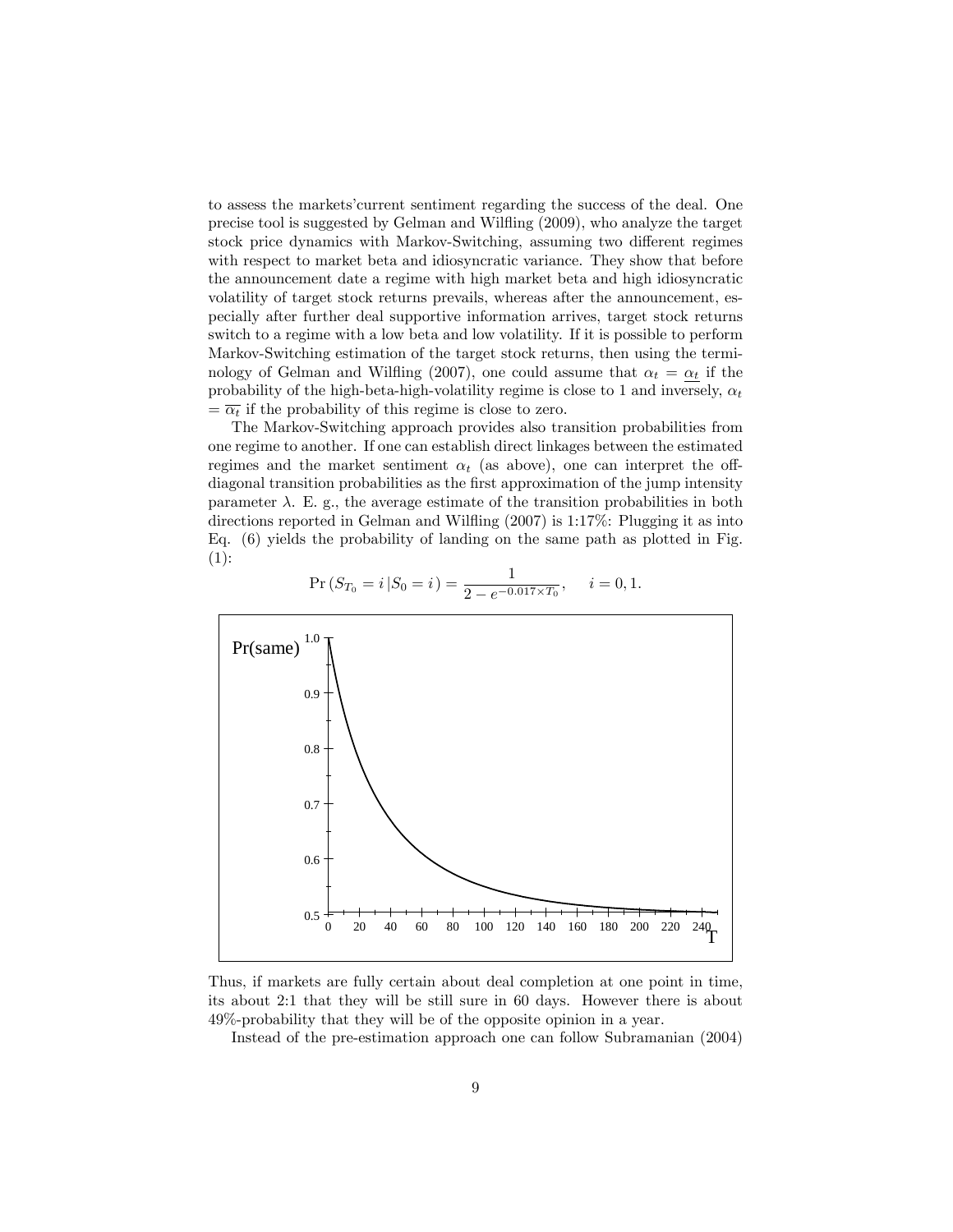and calibrate on the set of all current option prices on the target stock with the same expiration date. Furthermore, if it turns out that the calibrated stays in a stable relation to the Markov-Switching transition probability, one could exploit it and solely rely on the analysis of the underlying dynamics after some learning period (needed to estimate the relation). It gives an opportunity, as opposed to the approch of Subramanian (2004), to price the options without extracting information from the concurrent option prices.

## 5 Conclusion

In this paper we present a model for the dynamics of the target stock price in the case of mixed bids. Also, we develop an arbitrage-free framework to price options on such stock explicitly accounting for the possibility that the deal may be called off and resumed an infinite number of times. Therefore, we model the target stock price process as a sequence of two jump diffusions: with each jump the process switches to the other stochastic diffusion path. As both paths are generated by processes with known parameters, we analytically derive the riskneutral distribution of the future target stock price. The price of an European call option on target stock follows from this distribution. The resulting model is simpler and intuitively more tractable than the approach of Subramanian (2004). Furthermore, it is applicable for a larger scope of deals, including cash and mixed bids. Moreover, it allows not only to explain the option pricing expost, but also to price options given the information on past option prices and the current price of the underlying.

Empirical testing of the quality of the suggested model could be an interesting line of research. Furthermore, theoretical generalizations, such as eliminating the restriction that the bid stock volatility is unaffected by the deal, can improve its applicability.

## References

- [1] At, C., Morrand P.-H., 2007. Jump bidding in ascending auctions: The case of takeover contests. Forthcoming in Economics Letters.
- [2] Brown, K.C., Raymond, M.V., 1986. Risk arbitrage and the prediction of successful corporate takeovers, Financial Management, 54-63.
- [3] Dodd, P., Ruback, R., 1977. Tender offer and stockholder returns: an empirical analysis, Journal of Financial Economics 5, 351-73.
- [4] Gelman, S., Wiláing, B., 2007. Switching volatility in target stocks during takeover bids. Discussion Paper, University of Muenster.
- [5] Gelman, S., Wiláing, B., 2009. Markov-switching in target stocks during takeover bids, forthcoming in Journal of Empirical Finance.